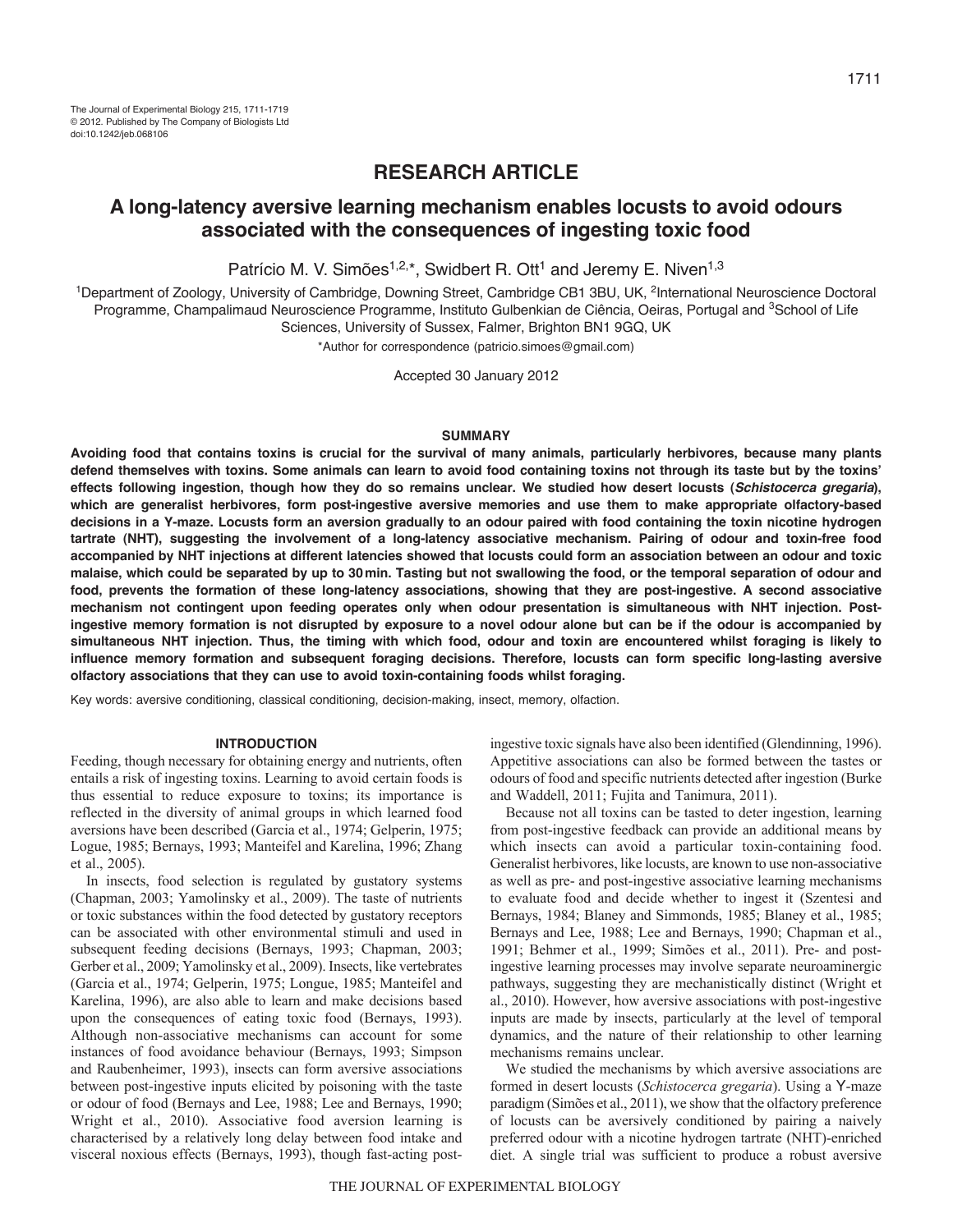memory that lasted for 24h. This association was concentration dependent. However, odour aversion was not observed immediately, but rather increased gradually until 4h after training. Injection of NHT demonstrated that this long-latency odour aversion was due to an olfactory association with the post-ingestive effects of the toxin, which could be separated by up to 30min. However, the postingestive aversive association was conditional upon the ingestion of food simultaneously with exposure to the odour. We also observed a second, food-independent, olfactory associative mechanism, which operates only when the conditioned odour was simultaneous with the NHT microinjection, with no long-latency association observed. The action of this second mechanism can, under certain conditions, interfere with the acquisition of the postingestive aversive response.

# **MATERIALS AND METHODS Animals**

Gregarious adult desert locusts (*Schistocerca gregaria* Forskål 1775) of either sex were taken 5days after their final moult from crowded colonies maintained either at the Department of Zoology, University of Cambridge, UK or at LiveFoods DirectTM, Sheffield, UK. Batches of approximately 40 adult locusts were transferred to a heated holding tank  $(24\times30\times20 \text{ cm}, 35^{\circ}\text{C})$  and starved for 24h. The locusts remained in the holding tank to maintain crowding except during training and testing.

## **Associative conditioning of odour aversion**

Locusts were secured in Plasticine® and allowed to rest for 5 min prior to training. The aversive unconditioned stimulus (US) was composed of NHT (NS260, Sigma-Aldrich, St Louis, MO, USA) mixed in a blank artificial diet. The blank diet was composed of cellulose, which is indigestible to locusts (Dadd, 1960; Simpson and Abisgold, 1985). The diet was mixed with an equal volume of water and delivered to the locust's mouth on a small metal spatula.

Aversive olfactory conditioning was designed to work against the locusts' naive preference for vanilla over lemon odour (Simões et al., 2011). Therefore, the conditioned stimulus (CS) was  $25 \mu$ l of pure vanilla extract (Dr Oetker, Thorpe Park, Leeds, UK) on 1 cm<sup>2</sup> of filter paper inside a plastic tube connected to an air pump. The end of the tubing was directed towards the locusts' antennae and placed approximately 5cm away. A single training trial consisted of a 5s of CS presentation followed by 20s of simultaneous CS/US presentation. A 20s pre- and post-trial resting time was given. Animals that refused to feed in any of the trials were excluded. Each experimental group comprised 44 locusts. After training, the locusts were removed from the Plasticine® and returned to the holding tank to await testing.

#### **Microinjections**

Locusts were injected with  $8.5 \mu$ l of 0.4% NHT in physiological saline per gram of body mass using a Hamilton Microliter® Syringe (Bonaduz, Switzerland) that penetrated the cuticle at the wing insertion. An equivalent dose has been used previously in food aversion learning studies in *Schistocerca americana* (Bernays and Lee, 1988; Lee and Bernays, 1990). Control animals were injected with an equivalent volume of saline without NHT. NHT injection typically caused one or more of the following symptoms: unusual leg stretching, difficulty in locomotion, regurgitation, increased ventilation, prostration and 'knockdown'. These symptoms persisted for approximately 5–10min. No increase in mortality was observed after 24h in pilot tests. Some locusts exhibited no apparent symptoms. Locusts that refused the US during conditioning were excluded.

Locusts were injected before, during, or after the training trial. For injections during the training trial, the syringe was positioned at the wing insertion of the restrained locust ready for injection 2min before the start of the trial, and the solutions were injected in the last 5s of the training trial. At other injection times, unrestrained locusts were taken from the holding tank, injected and returned to the tank. The percentage of animals discarded did not differ significantly across experiments, except for those in which NHT was injected 15min before conditioning, when the rejection percentage was higher, though still below 25%.

#### **Y-maze arena and odour preference test**

Locusts were submitted to a single odour preference test in a Y-shaped arena containing a raised wooden Y-shaped rod on which the locusts had to walk. The two alternative test odours were presented in the two decision arms: vanilla extract (the CS), and lemon extract (Holland & Barrett, Nuneaton, Warwickshire, UK), the untrained odour. The arena, odour delivery setup and test procedure are described elsewhere (Simões et al., 2011). Half of the animals were tested with vanilla odour in the right arm and the other half with vanilla in the left. A locust was placed inside a holding tube positioned on the stem of the Y-bar (Simões et al., 2011) and left undisturbed for a few seconds before the air flow inside the Y-maze was turned on. Each locust was allowed 5min to exit the tube and make a choice. A choice was made when a locust walked to the end of an arm and touched the wall with either the front legs or the antennae. Locusts that failed to make a decision within 5min, or that fell off or jumped from the rod were discarded. After each test, the locust was removed from the Y-maze and the wooden rod was wiped with 70% alcohol to disperse any pheromone cues and left to dry.

#### **Statistical analysis**

The locusts' odour preference in the Y-maze test was recorded. In some experiments, the occurrence of regurgitation and mortality was also recorded. The statistical tests used reflected the binary nature of these response variables. In each experimental group, both the locusts' sex and the position of the odour relative to the decision arms were balanced. *G*-tests for independence were used to determine whether sex affected the locusts' behaviour. *G*-tests for goodness of fit were used to determine whether there was divergence from an expected 50% decision for each arm side. No significant sex differences or side biases were found in any of the experiments; consequently, the data were pooled with respect to sex and odour position in the Y-maze's arms. The odour preference after aversive conditioning was compared against that of naive locusts as an extrinsic null hypothesis in *G*-tests for goodness-of-fit. For experiments involving microinjections, the odour preference of noninjected conditioned locusts was used as the extrinsic null hypothesis. All other statistical comparisons between experimental groups were by *G*-tests for independence. Yate's correction for continuity was used to avoid overestimation of significance when response counts are low (Sokal and Rohlf, 1998). The Dunn–Sidak correction was applied to determine significance in multiple comparisons tests (Sokal and Rohlf, 1998). The standard error of the locusts' odour preference was calculated as  $\sqrt{p(1-p)/n}$ , where *p* is the proportion of locusts that avoid the CS and *n* is the number of locusts that were tested (Collett, 2002).

#### **RESULTS**

#### **Associative conditioning of odour aversion**

Naive locusts prefer vanilla odour when placed in a Y-maze in which one arm contains lemon odour and the other vanilla odour (Simões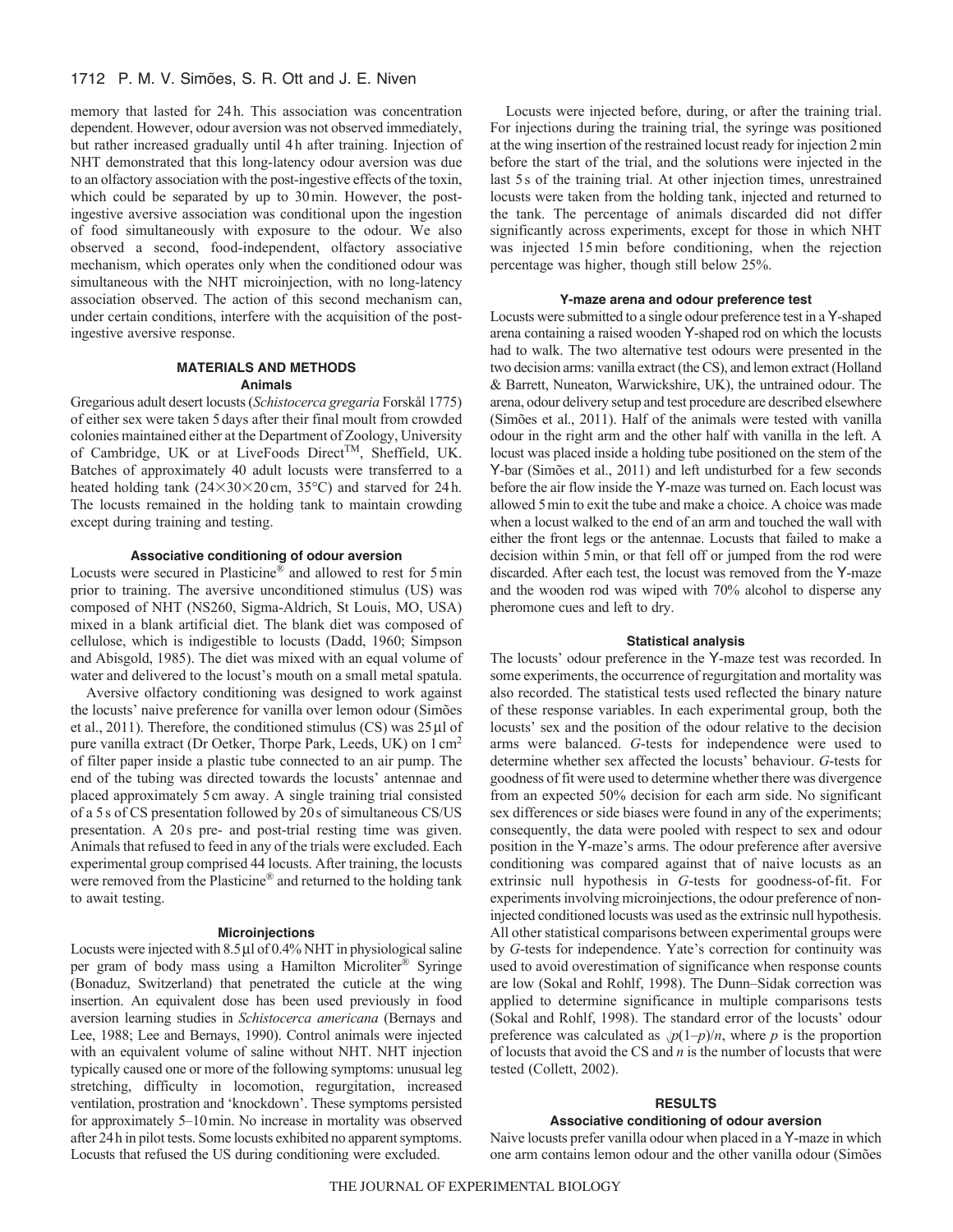

Fig. 1. Aversive associative conditioning of the desert locusts' odour preference. (A)Schedule for aversive conditioning with vanilla odour as the conditioned stimulus (CS) and blank artificial diet containing 10% nicotine hydrogen tartrate (NHT) as the unconditioned stimulus (US). (B) Odour preference of aversively conditioned locusts, measured as the percentage of decisions towards the arm with lemon odour in the Y-maze. Paired CS/US training caused a significant increase in the preference for lemon compared with that of naive locusts (dashed line). Asterisks indicate a significant difference from the naive preference (\**P<*0.05; \*\**P<*0.01; \*\*\**P<*0.001). (C) Single-paired trial aversive conditioning using one of six different NHT concentrations as the US. (D) Toxin concentration, defined as percent of NHT dry mass in the blank diet, influenced odour preference of locusts. For NHT concentrations of 10% or more, locusts' preference for lemon odour increased significantly with time after training up to 4 h (bars and left *y*-axis; \**P*<0.05; \*\**P*<0.01). The higher NHT concentrations led to an increase in the percentage (pooled across all three time points; right *y*-axis) of locusts regurgitating within 5 min after the training trial (solid line), but not in mortality (dashed line). Error bars represent ±s.e.m.

et al., 2011). To determine whether aversive olfactory memories modify their operant behaviour in the Y-maze, we conditioned locusts against their naive preference using a single paired presentation of vanilla odour as the CS and blank diet containing 10% NHT as the US (Fig.1A). If locusts were to associate vanilla odour with the noxious effect of the NHT and use this memory in an operant task, the proportion of individuals choosing the arm of the Y-maze containing lemon should be greater than in naive locusts, indicating an aversion to vanilla. Control locusts should be unaffected, however, retaining an odour preference similar to that of naive locusts.

Conditioned locusts were tested 10min, 1, 2, 4 or 24h after training and their odour preference was compared with that of the naive locusts (Fig. 1B). The odour preference of locusts tested 10min after training did not differ significantly from the naive preference  $(G_1=1.61, P=0.21)$ . By contrast, locusts tested 1 h later showed a significantly higher preference for lemon odour  $(G_1=9.65, P<0.01)$ . The preference for lemon was also significantly higher at 2, 4 and 24 h (2 h,  $G_1 = 24.39$ ; 4 h,  $G_1 = 34.52$ ; 24 h,  $G_1 = 21.44$ ; all  $P < 0.001$ ). Thus, a single paired training trial was sufficient to significantly increase the locusts' preference for lemon odour. This effect did not manifest immediately after training but instead increased gradually up to 4h after training  $(G_4=13.27, P=0.01).$ 

Training with four paired trials likewise caused the locusts' preference for lemon odour to increase significantly when tested after 1, 2, 4 and 24 h (1 h,  $G_1$ =4.81, *P*=0.03; 2 h,  $G_1$ =13.80, *P*<0.001; 4h, *G*<sub>1</sub>=21.44, *P*<0.001; 24h, *G*<sub>1</sub>=1.80, *P*<0.001; Fig. 1B). After 10min, however, there was again no significant difference compared with the naive preference  $(G_1=0.91, P=0.34; Fig.1B)$ . At all tested times, the preference for lemon odour of the locusts trained with four trials was similar to that of locusts conditioned with a single trial (10min,  $G_1$ =0.05; 1h,  $G_1$ =0.42; 2h,  $G_1$ =0.79; 4h,  $G_1$ =0.88; 24h,  $G_1 = 0.44$ ; all *P*>0.35). Although it was not significant ( $G_4 = 8.37$ , *P*=0.08), the preference for lemon odour of locusts trained with four trials appeared to follow the same trend over time as that of locusts trained with a single trial, increasing from an initial low preference until reach a maximum preference 4h after the training (Fig.1B).

We tested locusts at all retention times after a single trial of either only vanilla odour (CS-only control) or only diet containing 10% NHT (US-only control; Fig.1B). Neither of the two control groups showed a significant deviation from the naive preference (CS only: 10min, *G*<sub>1</sub>=0.41; 1h, *G*<sub>1</sub>=0; 2h, *G*<sub>1</sub>=0.41; 4h, *G*<sub>1</sub>=0.10; 24h,  $G_1=0.43$ ; US only: 10 min,  $G_1=0.11$ ; 1h,  $G_1=0.10$ ; 2, 4 and 24h,  $G_1=0$ ; all  $P>0.50$ ). The odour preferences of both control groups were also unaffected by the time after conditioning at which they were tested (CS only,  $G_4=1.17$ ; US only,  $G_4=0.21$ ; both  $P>0.88$ ; Fig.1B). Thus, the odour preference of locusts assessed in an operant task was aversively conditioned by the association of an odour with an NHT-enriched diet. A single training trial was sufficient to evoke a change in odour preference that persisted for at least 24h. Importantly, however, there was no detectable change in the locusts' preferences 10min after training, with the aversion to the CS increasing gradually over the following 4h. This slow accumulation of learning is consistent with a long-latency mechanism of associative aversion.

#### **NHT concentration affects odour aversion**

How is the observed gradual increase of aversion to the CS affected by the NHT concentration in the US? To explore this, we trained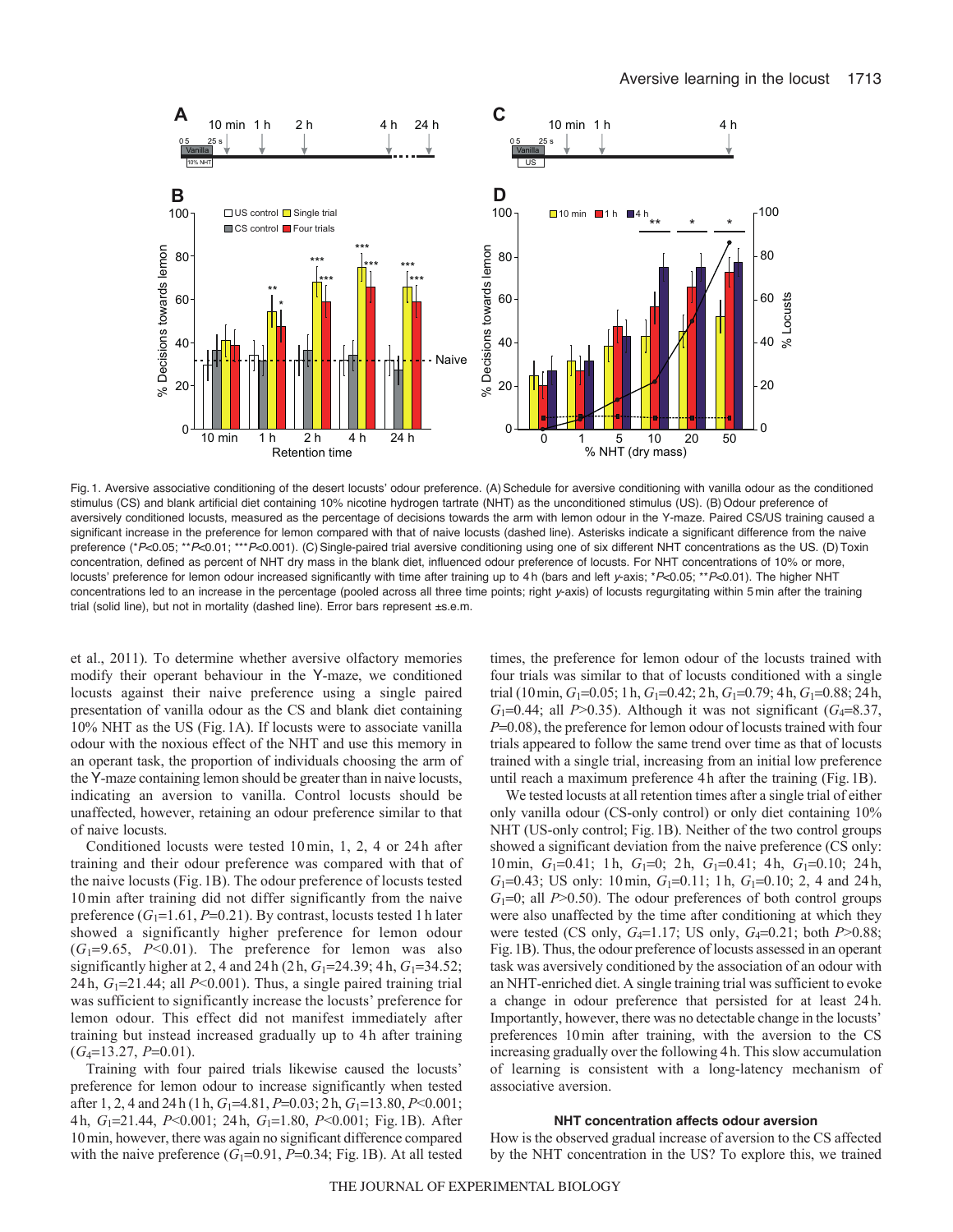locusts with a single associative trial in which vanilla, the CS, was paired with blank diet containing 0, 1, 5, 10, 20 or 50% NHT per dry mass as the US (Fig.1C). Only locusts that ingested the US during training were included in the analysis and no differences between the different NHT concentrations were observed in the percentage of animals that refused to feed. At each NHT concentration, locusts were tested in the Y-maze 10min, 1 or 4h after training.

The proportion of locusts that chose lemon odour over the CS in the Y-maze increased with higher NHT concentrations in the diet (Fig.1D). After 1 or 4h, this increase was highly significant (1h,  $G_5$ =40.48; 4h,  $G_5$ =50.50; both *P*<0.001). However, there was no significant increase in the proportion of locusts choosing lemon after 10 min regardless of NHT concentration  $(G<sub>5</sub>=9.06, P=0.11)$ . Locusts conditioned with blank diet (0% NHT) had the lowest preference for lemon odour. This preference was similar across all three testing times ( $G_2$ =0.59, *P*=0.75). Locusts trained with 1 or 5% NHT also did not increase the proportion of choices for lemon odour over time (1% NHT,  $G_2=0.29$ ; 5% NHT,  $G_2=0.74$ ; both  $P>0.69$ ). However, when compared with locusts trained with the blank diet, the 5% NHT-trained locusts showed significantly higher preference for lemon irrespective of the time at which they were tested (10min, *G*<sub>1</sub>=3.97; 1h, *G*<sub>1</sub>=16.27; 4h, *G*<sub>1</sub>=5.12; all *P*<0.04). Locusts trained with 10, 20 or 50% NHT showed a significant increase in the preference for lemon odour with time  $(10\% \text{ NHT}, G_2=9.47; 20\%$ NHT, *G*<sub>2</sub>=8.57; 50% NHT, *G*<sub>2</sub>=6.99; all *P*<0.03). In all three treatments, locusts tested 10min after training always showed the lowest preference for lemon, whereas those tested after 4h showed the highest (Fig.1D). Thus, increasing NHT concentrations in a single associative trial elicits gradually stronger aversive responses to the CS when the NHT concentration is above a threshold, whereas lower NHT concentrations elicit no or a weak aversive response.

Ingestion of NHT may cause locusts to regurgitate the food or, at high concentrations, possibly even die. It is conceivable that locusts form aversive memories only upon regurgitation, or if they are so adversely affected that their survival is compromised. Therefore, we assessed the proportion of locusts regurgitating food 5min after training, and their mortality 24 h after training, in relation to the CS aversion. No locust regurgitated when trained with a blank diet, and the proportion of locusts that regurgitated after training increased significantly with the NHT concentration  $(G<sub>5</sub>=378.57, P<0.001$ ; Fig. 1D). The highest concentration of NHT (50%) in the blank diet caused 86% of locusts to regurgitate. However, regurgitation was unnecessary for subsequent avoidance of the CS in the Y-maze (0% NHT, not calculated because regurgitation did not occur;  $1\%$ ,  $G_1=1.07$ , *P*=0.30; 5%, *G*<sub>1</sub>=0.84, *P*=0.36; 10%, *G*<sub>1</sub>=0.66, *P*=0.46; 20%, *G*<sub>1</sub>=3.23, *P*=0.07; 50%, *G*<sub>1</sub>=0.22, *P*=0.64). Mortality 24h after training was approximately 6% in all experimental groups, and was not significantly affected by NHT concentration  $(G<sub>5</sub>=0.19)$ , *P*=0.99; Fig. 1D). Olfactory preference in the Y-maze was unrelated to the subsequent mortality at any concentration of NHT  $(0\%, G_1=0.07; 1\%, G_1=1.49; 5\%, G_1=0.11; 10\%, G_1=0.004; 20\%,$ *G*<sub>1</sub>=0.28; 50%, *G*<sub>1</sub>=0.06; all *P*>0.22).

## **Long-latency associative conditioning of odour aversion**

The acceptance of the NHT-containing diet during training and the delayed and gradually increasing aversion to the CS after conditioning both suggest that the latter is mediated by a long-latency tasteindependent associative mechanism. To test this hypothesis, NHT or saline solutions were injected into the locusts before, during or after a single associative training trial. The trial consisted of the CS (vanilla) paired with blank diet as the US. Injections were given 60, 30 or 15min before training, during the last 5s of training, or 15, 30, 60 or 120min after training (Fig.2A). Four hours after training, the locusts were tested in the Y-maze and their observed odour preference was compared with that of non-injected conditioned locusts. In this latter group, only 27% of locusts preferred the Y-maze arm containing lemon odour (Fig.2B). If aversive learning had occurred, a higher proportion of NHT-injected locusts would be expected to select the arm containing lemon odour (avoiding the CS) relative to those injected with saline. An aversion to the CS that is still observable when NHT is injected after training would indicate that a long-latency associative mechanism for odour is involved.

Approximately 80% of locusts that received a NHT injection during training selected the arm containing lemon odour, a proportion significantly higher than in non-injected locusts  $(G_1=52.10, P<0.001; Fig. 2B)$ . This preference for lemon was still observed when NHT was injected 15 or 30min after training (15min, *G*<sub>1</sub>=28.49; 30 min, *G*<sub>1</sub>=16.89; both *P*<0.001). The proportion of locusts that preferred lemon during testing declined with increasing delays between training and injection, but this trend was not significant  $(G_2=5.50, P=0.07)$ . NHT injection 1 or 2 h after training, however, did not significantly affect the proportion of locusts preferring lemon compared with those that were not injected  $(G_1=2.67, P=0.10 \text{ and } G_1=0.44, P=0.51, respectively; Fig. 2B).$ Likewise, NHT injections before training had no significant effect on the preference for lemon  $(-1h, G_1=0.11; -30\,\text{min}, G_1=1.73;$  $-15$  min,  $G_1 = 2.67$ ; all  $P > 0.10$ ; Fig. 2B). The preferences of salineinjected locusts did not differ from those of non-injected locusts  $(-1 h, G_1=0.44; -30 min, G_1=0.12; -15 min, G_1=0.99; 0 min,$  $G_1=0.44$ ; 15 min,  $G_1=0.11$ ; 30 min,  $G_1=0.44$ ; 1h,  $G_1=0.12$ ; 2h,  $G_1=0.48$ ; all  $P>0.32$ ; Fig. 2B). Thus, locusts learn to associate the effects of injected NHT with the odour presented during associative conditioning. This aversive association was made without the odour and the NHT-related toxic effects being simultaneous and occurred even when the two events were separated by up to 30min. These results indicate that locusts have a long-latency associative mechanism for odour aversion learning.

#### **Post-ingestive mechanism for olfactory associative aversion**

The ability of locusts to associate an odour with detecting a toxin or its effects after a long delay suggests a post-ingestive mechanism, where the formation of long-latency aversive associations is contingent upon the tasting or ingestion of food. However, it is also conceivable that aversive associations across long periods occur without ingestion taking place when the odour is encountered. To differentiate between these two hypotheses, we repeated the previous experiment without presenting the US (blank diet) (Fig.2C). This no-US group was compared at each injection time with the locusts that had received paired conditioning. If the olfactory aversion observed in the pairedconditioned locusts was mediated by a post-ingestive mechanism, then it should be dependent upon food ingestion, and there should be no increase in lemon preference in the no-US group.

More than 86% of the locusts conditioned only with the CS (vanilla odour) preferred the lemon odour in the Y-maze test when NHT was injected during training. This strong preference towards lemon was not significantly different from that observed in the paired-conditioned locusts  $(G_1=0.73, P=0.39; Fig. 2D)$ . This indicates that the formation of an aversive odour memory is not contingent upon simultaneous ingestion of food and NHT injection. When NHT was injected 15 or 30min after the CS trial, however, only 36 and 27% of the locusts showed a preference for lemon odour, respectively, significantly less than the 66 and 57% observed when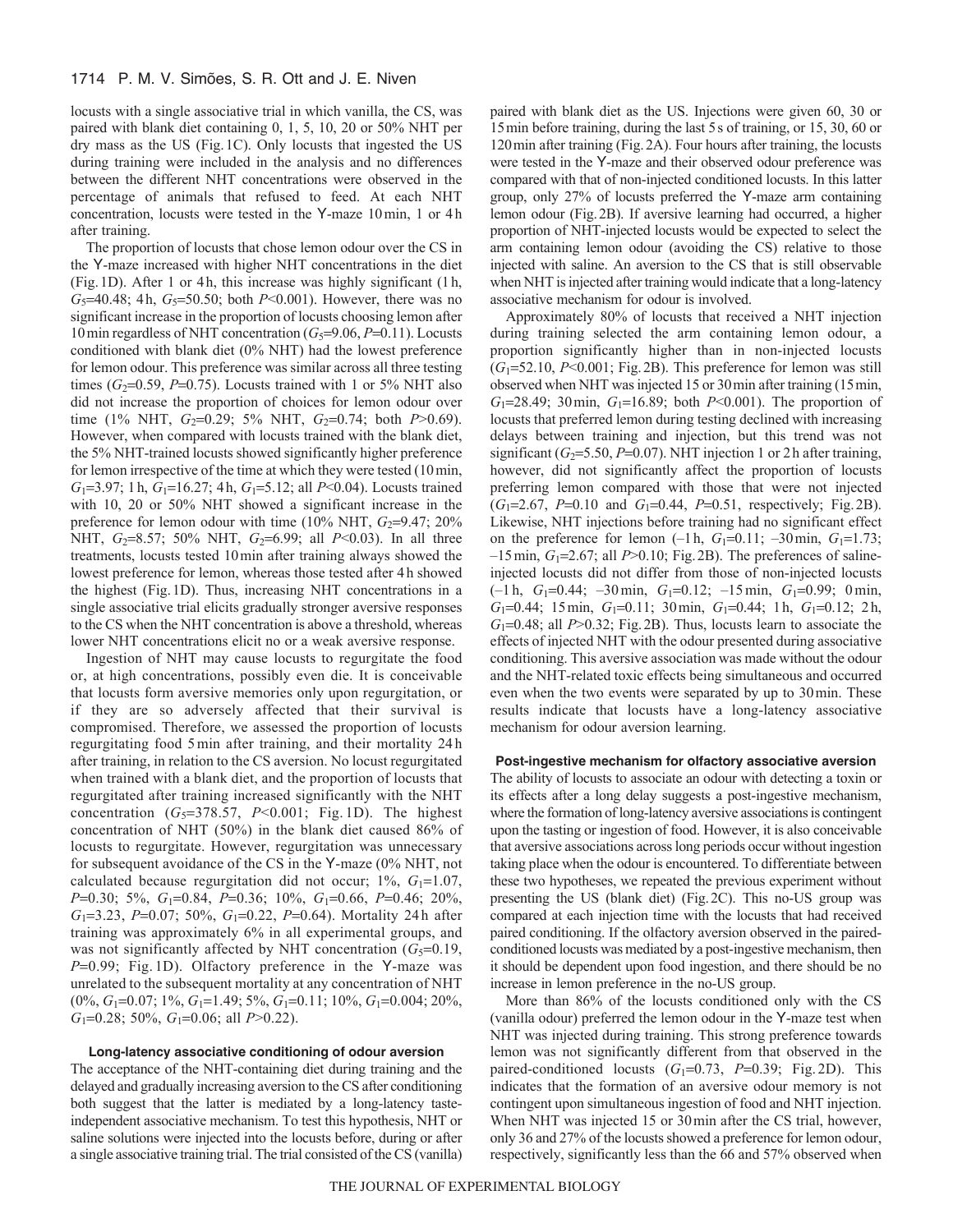

Fig. 2. A post-ingestive mechanism mediates the association between the toxic effects of NHT microinjection with the odour presented during a paired conditioned trial in locusts. (A)Single-paired trial conditioning (CS: vanilla odour; US: blank diet) combined with a microinjection of NHT or locust saline solution before, during or after the trial. (B) Odour preference of the microinjected locusts, measured as the percentage of decisions towards the arm with lemon odour in the Y-maze. NHT-injected locusts showed a higher preference for lemon than non-injected conditioned locusts (dashed line; \*\*\**P*<0.001) when injection occurred during or up to 30 min after the paired trial. NHT injection at other time points had no significant effect on odour preference; saline injections had no effect at any time point. (C)A single CS-only trial combined with a NHT injection before, during or after the CS onset. (D) Odour preference of NHT-injected locusts 4 h after a CS-only or a paired trial (these data are duplicated from B). Locusts that did not receive the US showed a significantly lower preference for lemon than locusts conditioned with paired-trials when injection occurred 15 or 30 min after the CS onset (\*\**P*<0.01). Both groups of locusts had a similarly high preference for lemon odour when NHT microinjection was concurrent with the CS onset. Error bars represent ±s.e.m.

the CS was paired with food  $(15 \text{min}, G_1 = 7.80; 30 \text{min}, G_1 = 8.02;$ both *P*<0.01; Fig.2D). When NHT was injected 1 or 2h after the trial, both paired- and CS-conditioned groups showed a similar low preference for lemon (1h,  $G_1=0.20$ ; 2h,  $G_1=0$ ; both  $P>0.66$ ; Fig.2D). Additionally, when NHT was injected before training, the preference towards lemon was also equally low regardless of whether the CS was presented alone or with food  $(-1)$ h,  $G_1=0.23$ ;  $-30$ min,  $G_1 = 1.34$ ;  $-15$ min,  $G_1 = 0.05$ ; all  $P > 0.36$ ; Fig. 2D). These results indicate the presence of two distinct mechanisms mediating olfactory associative aversion: an ingestion-dependent mechanism that allows the formation of aversive associations between the CS and the toxic effect of NHT up to 30min later; and a second, ingestion-independent, mechanism that operates only when the CS is simultaneous with the toxic effect of NHT.

The formation of the long-latency aversion between the CS and the delayed toxic effects requires the ingestion of food. However, prior to ingestion, food is detected by gustatory receptors on the locust's mouthparts and it is possible that the gustatory inputs are sufficient for the formation of a delayed aversive memory without the involvement of the gut. To investigate this possibility, we conditioned locusts by pairing vanilla odour (CS) with stimulation of their palps, which allowed them to taste but not ingest the blank diet (US). The palps play an important role in the locusts' food selection (Blaney and Chapman, 1970; Chapman and Sword, 1993) and possess contact chemoreceptors that respond to several chemical classes (Blaney, 1974).

The locusts were injected with NHT solution during or 15min after the conditioning trial. The locusts' odour preference 4h after training was compared with that of a second group of locusts that had also tasted the US during the CS onset but had not been injected with NHT solution (Fig.3A). NHT injection given during conditioning was sufficient to evoke a significant preference for lemon odour  $(G_1=18.46, P<0.001; Fig. 3B)$ , indicating the formation of an aversion to the CS. This was expected from earlier experiments that showed that aversive memory formation occurs independently of food ingestion when the CS and NHT injection coincide (Fig.2D). However, the odour preference of locusts that tasted the US and were injected with NHT solution 15min later was not significantly different from that of locusts that were not injected  $(G_1=0.41, P=0.52; Fig.3B)$ . This shows that gustatory inputs from the palps are not sufficient to elicit an aversive memory, suggesting that ingestion is necessary for the formation of long-latency aversive memories.

Does the olfactory aversion mediated by the post-ingestive mechanism require food ingestion to be temporally coupled with the CS? To assess this, we varied across three groups of locusts the time relative to the CS at which the locusts were presented with blank diet (Fig.3C). In all groups, the locusts were presented with the CS, injected with NHT 15min later, and tested in the Y-maze 4h after training. The first group received the blank diet (US) 5min before CS presentation, the second received the blank diet as part of a paired CS/US trial, and the third received the blank diet 5min after CS presentation. The blank diet was presented to the restrained locusts for 20s.

The locusts' odour preference was significantly different across the three US presentation times (Fig. 3D;  $G_2=15.03$ ,  $P<0.001$ ). The group of locusts trained with paired presentation of the CS and US showed a significantly higher preference for lemon odour than the groups that received the US temporally uncoupled from the CS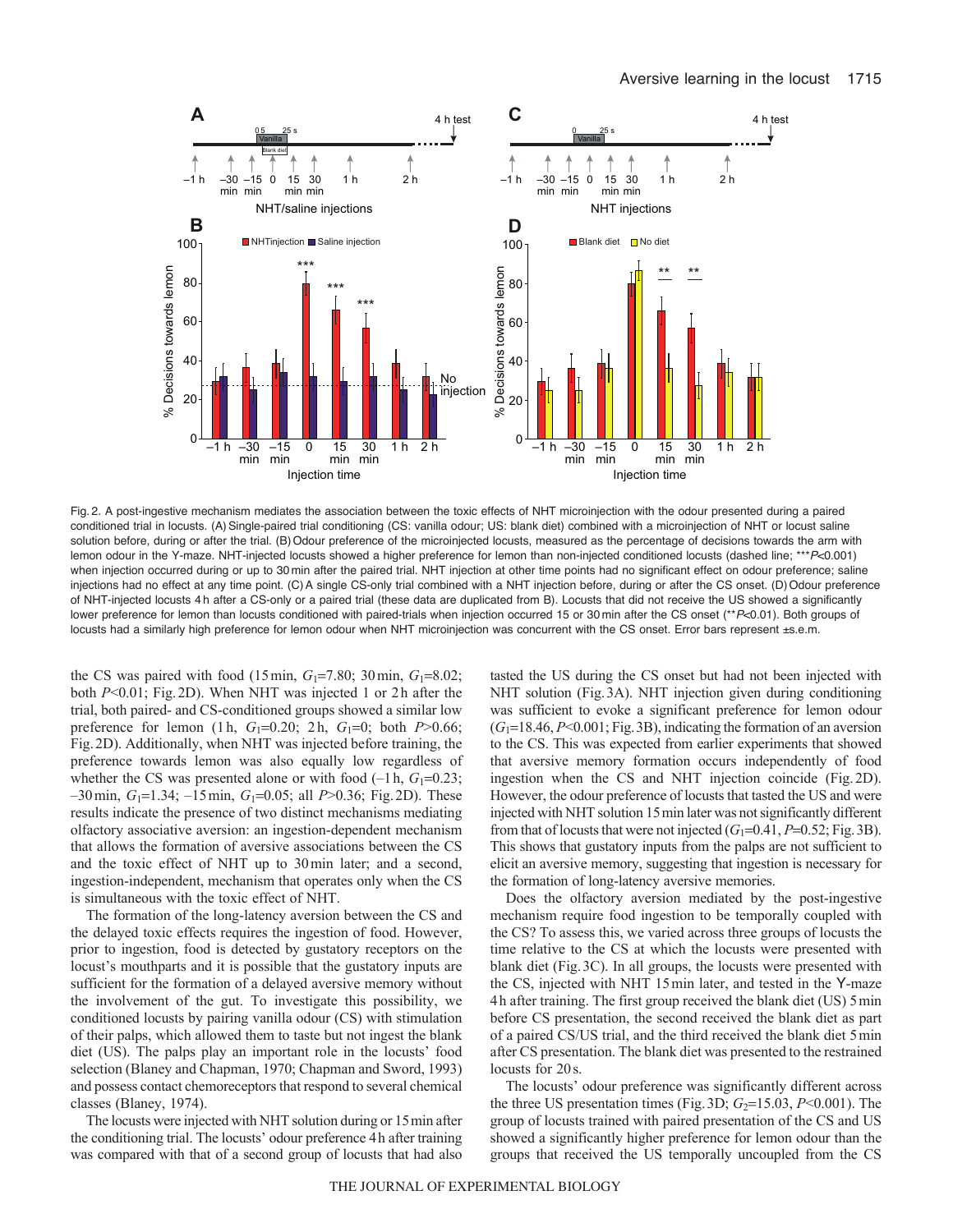

Fig. 3. Ingestion and the temporal coupling of food with odour onset are necessary for the formation of longlatency aversive memories *via* the post-ingestive mechanism. (A) A single-paired conditioning trial in which the CS (vanilla odour) was paired with the gustatory stimulation of the palps with blank diet. Microinjection of NHT solution was delivered during or 15 min after the trial. (B) Odour preference of the microinjected locusts 4 h after the conditioning trial. Odour preference of locusts injected 15 min after the trial was similar to that of non-injected conditioned locusts (dashed line), whereas concurrent injection elicited a higher preference for lemon odour (\*\*\**P*<0.001). (C) Delivery of the US (blank diet) relative to the onset of a single CS-only trial combined with a NHT injection 15 min after. (D) Odour preference of locusts 4 h after the CS onset. Locusts that received a paired CS/US trial had a significantly higher preference for lemon odour (\*\*\**P*<0.001) than locusts where the US was presented before or after the CS onset. Error bars represent ±s.e.m.

(-5 min, *G*<sub>1</sub>=11.94; 5 min, *G*<sub>1</sub>=10.44; both *P*<0.01; Dunn–Sidak correction  $\alpha'$ =0.017). Additionally, odour preference was similar between the two groups conditioned with an unpaired US  $(G_1=0.05,$  $P=0.82$ ,  $\alpha'=0.017$ ). These results show that an association between the CS and the delayed toxic effects of NHT is formed only if the ingestion of food is simultaneous with the CS onset.

## **Effect of exposure to a second odour on the post-ingestive mechanism for odour aversion**

One problem that may conceivably arise with long-latency associative mechanisms is if a distinct second odour stimulus is encountered either before or during the subsequent effects of the toxin. In this event, the aversive association may be formed with the last odour detected before the onset of the toxic malaise, or with the odour detected concurrently with food ingestion. To determine how a second odour affects the formation of a post-ingestive association, locusts were first trained with a single paired  $CS<sub>1</sub>/US$ trial (vanilla odour/blank diet) and 15min later were presented with 25 s of lemon odour only  $(CS_2)$ . NHT or saline injections were given to the locusts during the paired trial  $(0 \text{min})$ , during the  $CS<sub>2</sub>$  onset  $(15 \text{ min})$  or after the  $CS_2$  onset  $(20 \text{ or } 30 \text{ min})$ ; Fig. 4A). All locusts were restrained throughout the conditioning, including during injections. Odour preference was tested in the Y-maze 4h after the paired  $CS<sub>1</sub>/US$  trial. Injections given after the paired trial fall within the temporal window in which the post-ingestive mechanism operates (Fig. 2D). If the lemon odour presentation  $(CS_2)$  did not interfere with the post-ingestive mechanism, then NHT injections would be expected to increase the proportion of locusts preferring lemon during the test. A low preference for lemon odour in the test, however, would suggest that the second odour interferes with the post-ingestive association.

The proportion of locusts that preferred lemon odour was significantly affected by the timing of NHT injection, whereas those injected with saline showed no change in their preference for lemon (NHT, *G*<sub>3</sub>=20.70, *P*<0.001; saline, *G*<sub>3</sub>=1.45, *P*=0.69; Fig. 4B). Locusts injected with NHT during or  $20 \text{min}$  after the  $CS<sub>1</sub>/US$  trial showed a significantly higher preference for lemon than locusts injected with saline (0 min,  $G_1 = 7.84$ ; 20 min,  $G_1 = 6.76$ ; both  $P < 0.01$ ). Although not statistically significant, the same trend was observed when injection was applied 30 min after the  $CS<sub>1</sub>/US$  trial ( $G<sub>1</sub>=3.81$ , *P*=0.05). Crucially, locusts injected with NHT during the presentation of lemon odour (i.e. 15 min after the  $CS<sub>1</sub>/US$  trial) showed a reduced preference for lemon during testing, not significantly different from that of the saline-injected locusts  $(G_1=0.24, P=0.62; Fig. 4B)$ . These results indicate that locusts relate toxic effects to the odour they experienced during ingestion independent of odours they may experience in the intervening period, unless the second odour experience temporally coincides with the onset of the toxic effects.

#### **DISCUSSION**

We have shown that desert locusts can learn to associate an odour with food containing NHT and use this olfactory memory to make appropriate decisions by avoiding the odour in a Y-maze. A single paired presentation of odour and food containing NHT was sufficient to produce an aversive memory that lasted at least 24h in our experiments. This may underestimate the retention time, however, because previous studies have shown that locusts can retain singlemeal aversive memories for 2days (Lee and Bernays, 1990). The aversive association between odour and toxin was not formed immediately upon ingestion but increased gradually until reaching a maximum 4h later. Locusts tested 10min after training showed no greater aversion to the conditioned odour than did controls. No such delay occurs when locusts learn the association between an odour and an appetitive food reward (Simões et al., 2011). Multiple trial conditioning did not elicit a stronger aversive memory in the locusts, a single trial being sufficient to saturate the aversive response during the odour preference tests. This lack of summation of the aversive conditioning trails may be due to the relatively high concentration used as the US and the rapid behavioural habituation to nicotine showed by locusts (Szentesi and Bernays, 1984).

The delay in learning the association between an odour and a toxin-containing food argues against a role for gustatory inputs during ingestion, and instead suggests a long-latency mechanism for associating post-ingestive feedback with odour cues detected during ingestion. Analysis of the individual olfactory decisions showed that these were not influenced by whether the conditioned locusts had regurgitated the toxin-containing food, indicating that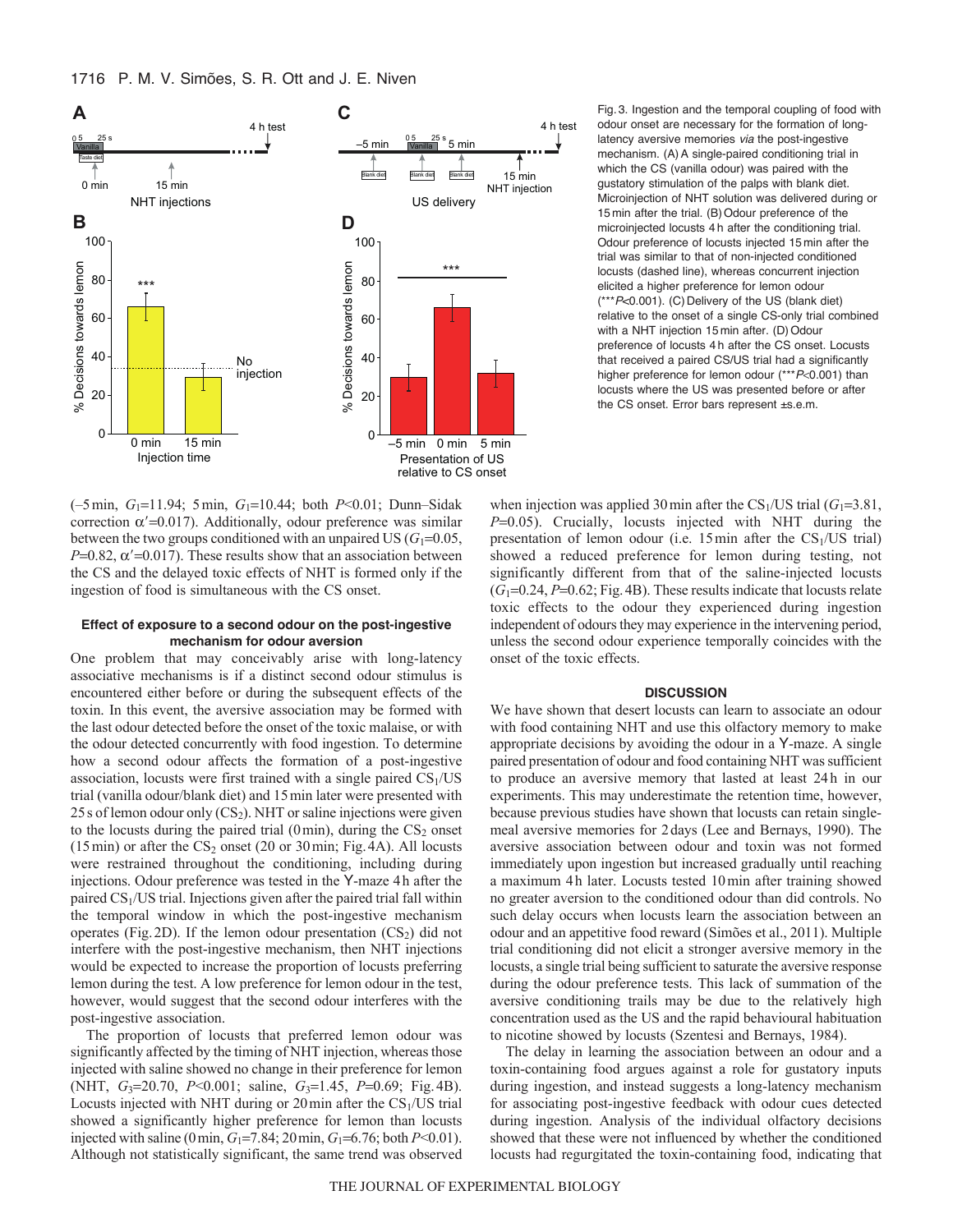

Fig. 4. Odour aversion learning mediated by the post-ingestive mechanism is suppressed when NHT injection coincides with the onset of a second odour. (A) An initial conditioning trial using vanilla odour as  $CS<sub>1</sub>$  and blank diet as the US was followed 15 min later by presentation of lemon odour (CS<sub>2</sub>) without the US. Locusts were injected with NHT or saline during the  $CS<sub>1</sub>/US$  paired trial (time=0 relative to  $CS<sub>1</sub>/US$ ), during  $CS<sub>2</sub>$  (time=15 min) or after  $CS_2$  (time=20 or 30 min). (B) Odour preference of locusts 4 h after the paired trial. NHT-injected locusts had a significantly stronger preference for lemon odour than saline-injected locusts (\*\**P*<0.01) when injection was given during the  $CS<sub>1</sub>/US$  paired trial or 5 min after the  $CS<sub>2</sub>$  onset (20 min after  $CS<sub>1</sub>/US$ ), but not when it coincided with the  $CS<sub>2</sub>$ . Error bars represent ±s.e.m.

the association was made not with regurgitation, but rather with a noxiously evoked internal signal. The most likely explanation, then, for the delay is that it takes time for NHT to pass through the gut and reach sufficient concentrations in the haemolymph to have an effect. A post-ingestive mechanism would also account for the concentration dependency of aversive memory formation that we observed because higher NHT concentrations in food will lead to NHT reaching higher concentrations in the haemolymph earlier.

To confirm and characterize this long-latency post-ingestive mechanism, we uncoupled ingestion from NHT toxicity by presenting locusts with NHT-free food and injecting the NHT directly into the haemolymph instead, to simulate its accumulation after feeding. By shifting the timing of the injections relative to the co-presentation of odour and food, we revealed a period of up to 30min during which an aversive association could be formed. This also confirms that gustatory cues from NHT in the food are unnecessary for associating an odour with the subsequent toxic effects. In the absence of food or when food was only tasted by the palps, locusts failed to learn to associate an odour with NHT toxicity unless odour presentation and NHT microinjection were simultaneous. Thus, food ingestion is necessary to initiate the extended period over which an odour can be associated with NHT toxicity. Moreover, this extended period is triggered only when feeding is temporally linked to odour presentation; shifting food intake before or after odour presentation prevents the formation of the long-latency associations, though how precise the temporal association must be remains unclear.

In the absence of feeding, locusts presented with an odour learned to associate it with the effects of NHT only if odour presentation and microinjection were applied simultaneously. Therefore, our experiments demonstrate the presence of two separate classes of association between an odour and aversive effects in locusts: (1) an ingestion-dependent mechanism that enables them to form an association between an odour and the effects of a toxin experienced within an extended time window after feeding; and (2) an ingestionindependent mechanism that operates in the absence of feeding but only when the odour is immediately followed by the onset of the toxic malaise.

Memories formed when odour presentation was synchronous with NHT injection were equally strong regardless of whether the locusts had ingested food. Thus, the strength of the memories formed provides no clue as to whether in locusts these two forms of aversive memory are independent of one another. It is conceivable that a single mechanism of aversive acquisition operates and that food ingestion extends the period over which an association can be made. However, it remains unclear how bridging between the odour and the delayed post-ingestive inputs might be accomplished. One possibility is that the negative post-ingestive feedback updates the value of an initially appetitive labile memory between the odour and feeding. The presence of water in the diet used for conditioning, ingestion of any sort of matter or the feeding behaviour itself may provide this initial positive reinforcement. This putative initial positive reinforcement is unlikely to have been strong because it ultimately led to an aversive response. This is consistent with previous experiments in locusts (Bernays and Lee, 1988; Lee and Bernays, 1990) and vertebrates (Etscorn, 1973) that have shown that the acquisition of an aversive response through post-ingestive mechanisms is stronger when toxic malaise is associated with less preferred foods, and weaker with highly palatable foods. Our results show that this hypothetical initial appetitive memory was not formed with the sensory inputs of the locusts' palps, which are sensory structures known to play an important role in food selection (Blaney and Chapman, 1970; Chapman and Sword, 1993). However, it is possible that such an association is formed with inputs from internal taste receptors and integrated with output from gut stretch receptors and other changes associated with feeding (Abisgold and Simpson, 1987).

The ability to learn associations over an extended period raises the possibility that odours encountered during this period could be incorrectly associated with the NHT. Remarkably, however, a second odour interposed between the co-presentation of odour with food and the NHT microinjection did not affect the association and the most recently encountered odour was ignored. This suggests not only that the memory of the odour encountered whilst feeding maintained up to 30min but also that it is not disrupted by coding other odours in the intervening period. The neural substrates of this extended window of memory formation (labelling of the memory) and of the robustness to additional odours are unknown, but the results are compatible with the hypothesis of an initial labile appetitive association, where the requirement for ingestion and odour to be simultaneous safeguards against 'erroneous' attribution of the toxic malaise to the second odour.

An association between NHT and the second odour was formed, however, if the second odour was accompanied by NHT microinjection; this scenario engages the ingestion-independent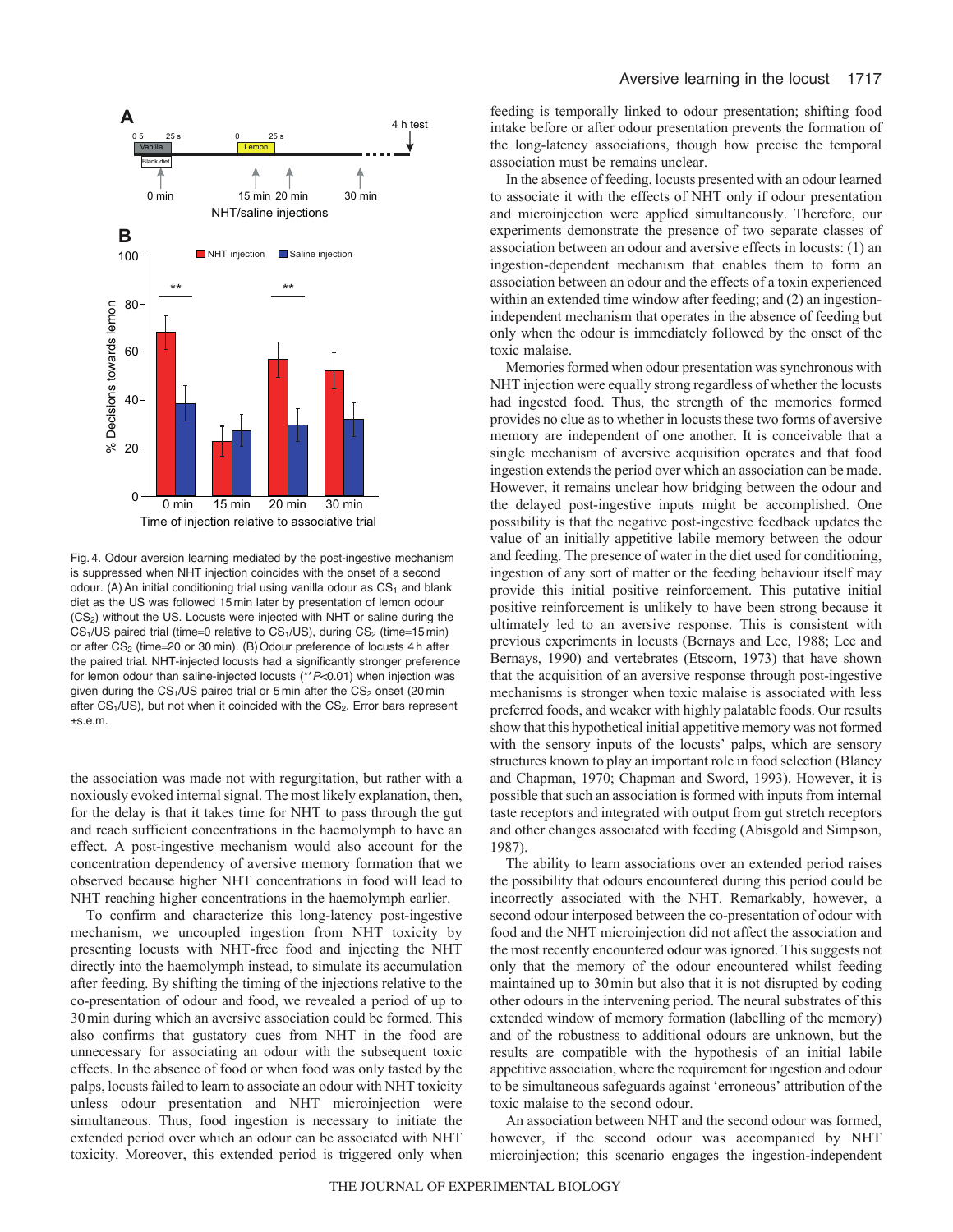## 1718 P. M. V. Simões, S. R. Ott and J. E. Niven

mechanism. However, formation of this memory may depend on the sharp rise in NHT concentration following microinjection. In the field, where locusts may encounter a succession of different odours, 'causally correct' associations through the ingestiondependent mechanism may be even more robust if the gradual rise in the concentration of toxin in the haemolymph occurs after eating contaminated food does not engage the ingestion-independent mechanism. The odour specificity of food avoidance learning has also been investigated in honeybees (Wright et al., 2010). When subjected to a differential conditioning paradigm, where a sucrose solution laced with an almost tasteless toxin was paired with one odour and toxin-free sucrose solution with a second odour, the bees were found to form aversive memories to both odours. This lack of discrimination between the odours was not due to generalization but rather because the bees repeatedly experienced both odour–food pairings before and during the gradual onset of the malaise; in this paradigm there is no cue that would permit the bees to relate their malaise to one of the two odours specifically. This suggests that the gradual accumulation of a toxin in the haemolymph may lead to odours being incorrectly associated with the toxin were an insect to sample different food sources in succession before the toxic effects manifest.

In many insect species, acceptance of toxic food declines markedly with experience. Food aversions can arise from diverse mechanisms, making it unclear whether learning accounts for the observed behavioural change (Bernays, 1993). The ability of insects, like vertebrates (Garcia et al., 1974; Logue, 1985; Manteifel and Karelina, 1996), to associate gustatory cues (or possibly other inputs) with subsequent post-ingestive consequences caused by toxic compounds was first demonstrated in locusts using toxin injections following feeding (Bernays and Lee, 1988; Lee and Bernays, 1990). The confirmation that, in insects, Pavlovian associations can be made between an odour and the consequences of ingesting toxin was demonstrated recently in honeybees (Wright et al., 2010). In contrast to previous studies, our experiments separated the four functional components involved in the acquisition of a learned aversion to food: odour, food, toxin and time.

Post-ingestive mechanisms are also known to be used by locusts to acquire aversion to nutritionally deficient foods (Lee and Bernays, 1988; Champagne and Bernays, 1991). Similarly, locusts can make associations between olfactory, gustatory or visual cues with specific nutrients, including sterols, proteins or carbohydrates (Simpson and White, 1990; Raubenheimer and Tucker, 1997; Behmer et al., 1999). Moreover, post-ingestive feedback was shown to contribute to the acquisition of an aversive association towards unsuitable sterols (Behmer et al., 1999). Recent studies of associative learning in fruit flies have disambiguated the role of taste inputs and have shown that, as in vertebrates (de Araujo et al., 2008), post-ingestive inputs from particular nutrients are sufficient to act as positive reinforcers upon appetitive associations (Burke and Waddell, 2011; Fujita and Tanimura, 2011).

Locusts possess taste receptors that respond to NHT and other alkaloids (White and Chapman, 1990; Chapman et al., 1991), and the degree to which they are activated is correlated with the feeding deterrence, as was shown in a free-moving meal test (Chapman et al., 1991). Yet when forced to feed on NHTcontaminated food, desert locusts show a rapid behavioral habituation to the toxin and increase its ingestion on the subsequent exposures (Szentesi and Bernays, 1984). We observed that during conditioning, restrained locusts did not reject the NHTenriched diet, even at very high concentrations. Tethered honeybees (Ayestaran et al., 2010; Wright et al., 2010) and confined crickets (Matsumoto and MIzunami, 2002) exhibit the same lack of rejection behaviour, ingesting considerable amounts of toxic or bitter substances during associative conditioning. Thus, it is possible that restraint disrupts the behavioral sequence that free-moving locusts use to select or reject food (Blaney and Simmonds, 1985; Blaney et al., 1985), leading to the acceptance of toxic substances even when they are registered by taste receptors.

Locusts are polyphagous herbivores that must decide which amongst a wide range of plants to feed upon. Each new food source requires evaluation that should be informative for subsequent encounters (Bernays, 1993; Simpson and Raubenheimer, 2000). Not all plant toxins can be tasted, making post-ingestive associative mechanisms advantageous because they allow locusts to modify their feeding based upon a toxin's effect, provided they survive. Moreover, by forming associations between post-ingestive toxic malaise and an odour rather than a taste, a locust encountering the same species of plant again would not have to taste it (thereby risking ingestion) to avoid it. Thus, aversive learning through post-ingestive inputs may act, in conjunction with peripheral processes, to reduce the locusts' risk of toxic poisoning and improve their survival. Given the advantages they confer by allowing toxins to be avoided, postingestive olfactory associations are likely to be particularly developed in polyphagous herbivores.

#### **ACKNOWLEDGEMENTS**

We are grateful to the anonymous referees whose comments improved the quality of the manuscript.

#### **FUNDING**

P.M.V.S. is supported by the Fundação para a Ciência e Tecnologia [SFRH/BD/33278/2007]. S.R.O. is the recipient of a University Research Fellowship from the Royal Society, London, UK, and a Research Grant from the Biotechnology and Biological Science Research Council [BB/H002537/1]. J.E.N. is the recipient of a University Research Fellowship from the Royal Society, London, UK.

#### **REFERENCES**

- **Abisgold, J. and Simpson, S.** (1987). The physiology of compensation by locusts for changes in dietary protein. *J. Exp. Biol.* **129**, 329-346.
- **Ayestaran, A., Giurfa, M. and de Brito Sanchez, M. G.** (2010). Toxic but drank: gustatory aversive compounds induce post-ingestional malaise in harnessed honeybees. *PLoS ONE* **5**, 1-14.
- **Behmer, S. T., Elias, D. O. and Bernays, E. A.** (1999). Post-ingestive feedbacks and associative learning regulate the intake of unsuitable sterols in a generalist grasshopper. *J. Exp. Biol.* **202**, 739-748.
- **Bernays, E. A.** (1993). Aversion learning and feeding. In *Insect Learning: Ecological and Evolutionary Perspectives* (ed. D. R. Papaj and A. C. Lewis), pp. 1-17. New York: Chapman and Hall.
- **Bernays, E. A. and Lee, J.** (1988). Food aversion learning in the polyphagous grasshopper *Schistocerca americana. Physiol. Entomol.* **13**, 131-137.
- **Blaney, W. M.** (1974). Electrophysiological responses of the terminal sensilla on the maxillary palps of *Locusta migratoria* (L.) to some electrolytes and non-electrolytes. *J. Exp. Biol.* **60**, 275-293.
- **Blaney, W. M. and Chapman, R.** (1970). The functions of the maxillary palps of Acrididae (Orthoptera). *Entomol. Exp. Appl.* **13**, 363-376.
- **Blaney, W. M. and Simmonds, M. S. J.** (1985). Food selection by locusts: the role of learning in rejection behaviour. *Entomol. Exp. Appl.* **39**, 273-278.
- **Blaney, W. M., Winstanley, C. and Simmonds, M. S. J.** (1985). Food selection by locusts: an analysis of rejection behaviour. *Entomol. Exp. Appl.* **38**, 35-40. **Burke, C. J. and Waddell, S.** (2011). Remembering nutrient quality of sugar in
- *Drosophila*. *Curr. Biol.* **21**, 746-750. **Champagne, D. E. and Bernays, E. A.** (1991). Phytosterol unsuitability as a factor mediating food aversion learning in the grasshopper *Schistocerca americana*.
- *Physiol. Entomol.* **16**, 391-400. **Chapman, R. F.** (2003). Contact chemoreception in feeding by phytophagous insects. *Annu. Rev. Entomol*. **48**, 455-484.
- **Chapman, R. F. and Sword, G.** (1993). The importance of palpation in food selection by a polyphagous grasshopper (Orthoptera: Acrididae). *J. Insect Behav.* **6**, 79-91.
- **Chapman, R. F., Ascoli-Christensen, A. and White, P. R.** (1991). Sensory coding for feeding deterrence in the grasshopper *Schistocerca americana*. *J. Exp. Biol.* **158**, 241-259.
- **Collett, D.** (2002). *Modeling Binary Data*, 2nd edn. London: Chapman and Hall. **Dadd, R. H.** (1960). The nutritional requirements of locusts – I. Development of
- synthetic diets and lipid requirements. *J. Insect Physiol.* **4**, 319-347.